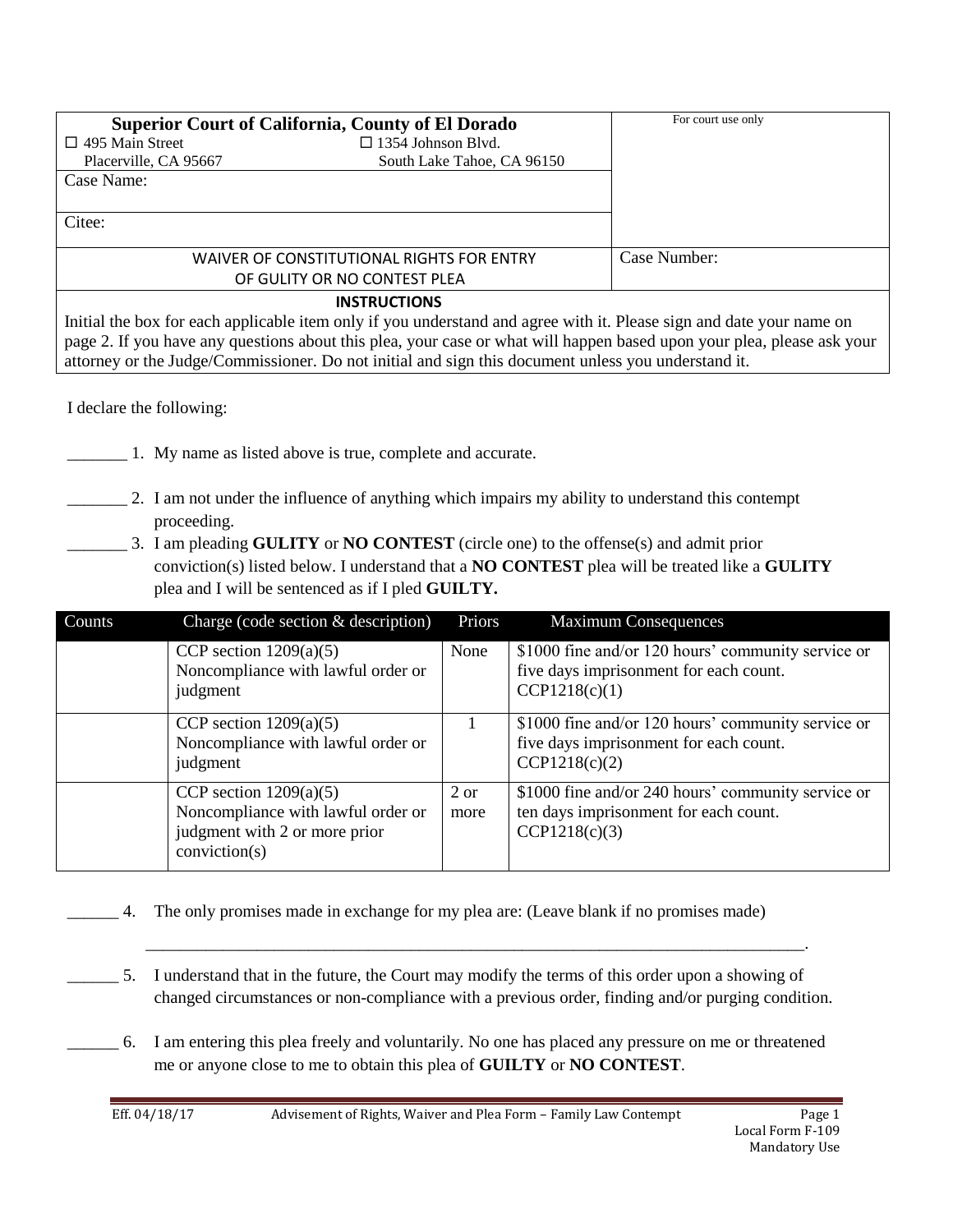- \_\_\_\_\_\_ 7. I understand that if I am currently on probation for another matter, this conviction could be considered a violation of that probation and I could be given a separate and additional sentence in that case.
- \_\_\_\_\_\_ 8. I understand that if I am not a citizen, conviction of the offenses(s) for which I have been charged may have the consequences of deportation, exclusion from admission to the United States or denial of naturalization pursuant to the laws of the United States. I understand that if I request, the Court shall allow me additional time to consider the appropriateness of my plea in light of this advisement.
- \_\_\_\_\_\_ 9. I understand that I may have other court orders in this case which are outside this contempt proceeding. I understand that if I fail to comply with the other court orders, future contempt actions may be filed.
- \_\_\_\_\_\_ 10. I admit during the time periods for which I am pleading guilty that: There was a valid Court Order. I had knowledge of the Order. I had the ability to pay some amount towards the ordered support during each of the above months.

## **I understand I have the following Constitutional Rights:**

- \_\_\_\_\_\_ 11. **Right to an attorney** I understand that I have the right to be represented by an attorney at all court appearances in this action. I understand that I can hire an attorney, and if I cannot afford an attorney, the Court will appoint an attorney for me.
- \_\_\_\_\_\_ 12. **Right to a court trial** I understand that I am entitled to a speedy and public court trial on all charges and prior convictions alleged.
- \_\_\_\_\_\_ 13. **Right to present evidence** I understand I have the right to present evidence in defense of the pending charges at court trial.
- 14. **Right to subpoena witness** I understand I have the right to have the Court order my witness(es) to attend the court trial at no expense to me.
- \_\_\_\_\_\_ 15. **Right against self-incrimination** I understand I have the right to remain silent and require the prosecuting party to prove my guilt beyond a reasonable doubt. I understand that I cannot be compelled to testify by the court, my attorney or the prosecuting party. However, I can testify in my defense if I choose to do so, even if my attorney has advised me not to testify.
- \_\_\_\_\_\_ 16. **Right to a presumption of innocence** I understand I have the right to a presumption of innocence until and unless the prosecuting party proves my guilt beyond a reasonable doubt.
- \_\_\_\_\_\_ 17. **Waiver of Constitutional Right to Court Trial** I understand my Constitutional rights for a court trial outlined in items 11- 15 above. I am freely and voluntarily waiving these rights. I am waiving my right to a trial.
- \_\_\_\_\_\_ 18. **Sufficient time** I have had enough time to speak to my attorney and/or the Court about my Constitutional rights, any defenses to the charges, and the consequences of my plea.